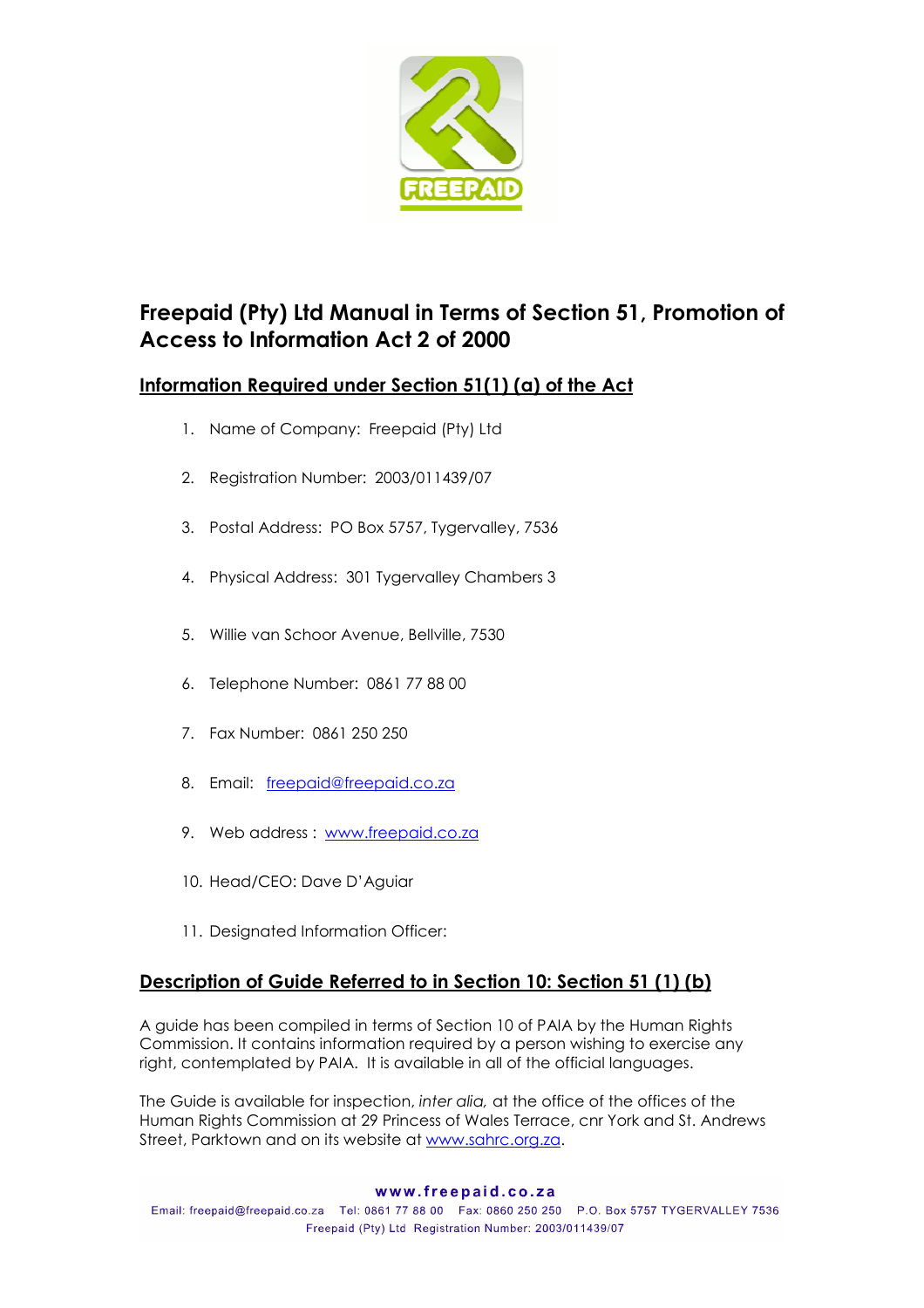

## The Latest Notice in Terms of Section 52 (2) (if any)

At this stage no notice(s) has/have been published on the categories of records that are automatically available without a person having to request access in terms of PAIA.

## Records available in terms of other legislation: Section 51 (1)(d)

Records available in terms of other legislation are as follows:

- Labour Relations Act 66 of 1995
- Employment Equity Act 55 of 1998
- Basic Conditions of Employment Act 75 of 1997
- Compensation for Occupational Injuries and Disease Act 130 of 1993
- Companies Act 61 of 1973
- Unemployment Insurance Act 63 of 2001
- Value Added Tax Act 89 of 1991
- Income Tax Act 58 of 1962
- Skills Development Act of 1999

### Subjects and categories of records held by Freepaid (Pty) Ltd: Section 51 (1) (e)

#### Companies Act Records

- Documents of incorporation
- Memorandum and Articles of Association
- Minutes of Board of Directors Meetings
- Records relating to the appointment of directors/auditor/secretary/public office and other officers
- Share Reaister and other statutory reaisters

#### Financial Records

- Annual Financial Statements
- Tax Returns
- Accounting Records
- Banking Records
	- o Bank Statements
	- o Paid Cheques
		- o Electronic banking records
- Asset Register
- Rental Agreements
- **Invoices**

#### www.freepaid.co.za

Email: freepaid@freepaid.co.za Tel: 0861 77 88 00 Fax: 0860 250 250 P.O. Box 5757 TYGERVALLEY 7536 Freepaid (Pty) Ltd Registration Number: 2003/011439/07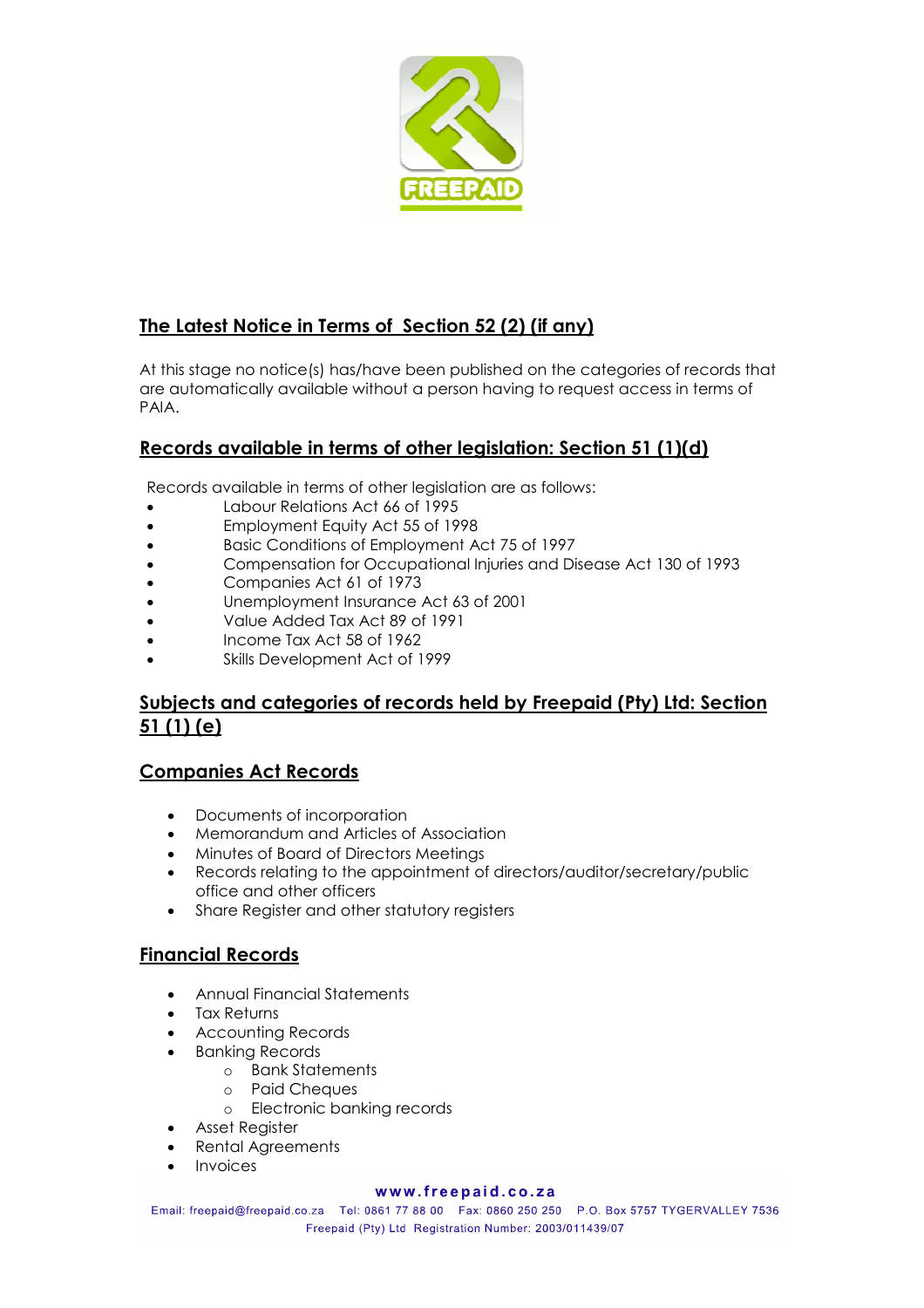

### Income Tax Records

- PAYE Records
- Documents issued to employees for income tax purposes
- Records of payments made to SARS on behalf of employees
- All other statutory compliances:
	- o VAT
	- o Regional Services Levies
	- o Skills Development Levies
	- o UIF
	- o Workmen's Compensations

### Personnel Documents and Records

- Employment contracts
- Employment Equity Plan (if Applicable)
- Medical Aid Records
- Pension Fund Records
- Disciplinary Records
- Salary Records
- **SETA Records**
- Leave Records
- Training Records
- **Training Manuals**

### Detail on how to make a request for access-Section 51 (e)

#### Form of request:

- The requester must use the prescribed form to make the request for access to a record. This must be made to the head of the private body. This request must be made to the address, fax number or electronic mail address of the body concerned [s 53(1)].
- The requester must provide sufficient detail on the request form to enable the head of the private body to identify the record and the requester. The requester should also indicate which form of access is required. The requester should also indicate if any other manner is to be used to inform the requester and state the necessary particulars to be so informed [s 53(2)(a) and (b) and (c)].

Email: freepaid@freepaid.co.za Tel: 0861 77 88 00 Fax: 0860 250 250 P.O. Box 5757 TYGERVALLEY 7536 Freepaid (Pty) Ltd Registration Number: 2003/011439/07